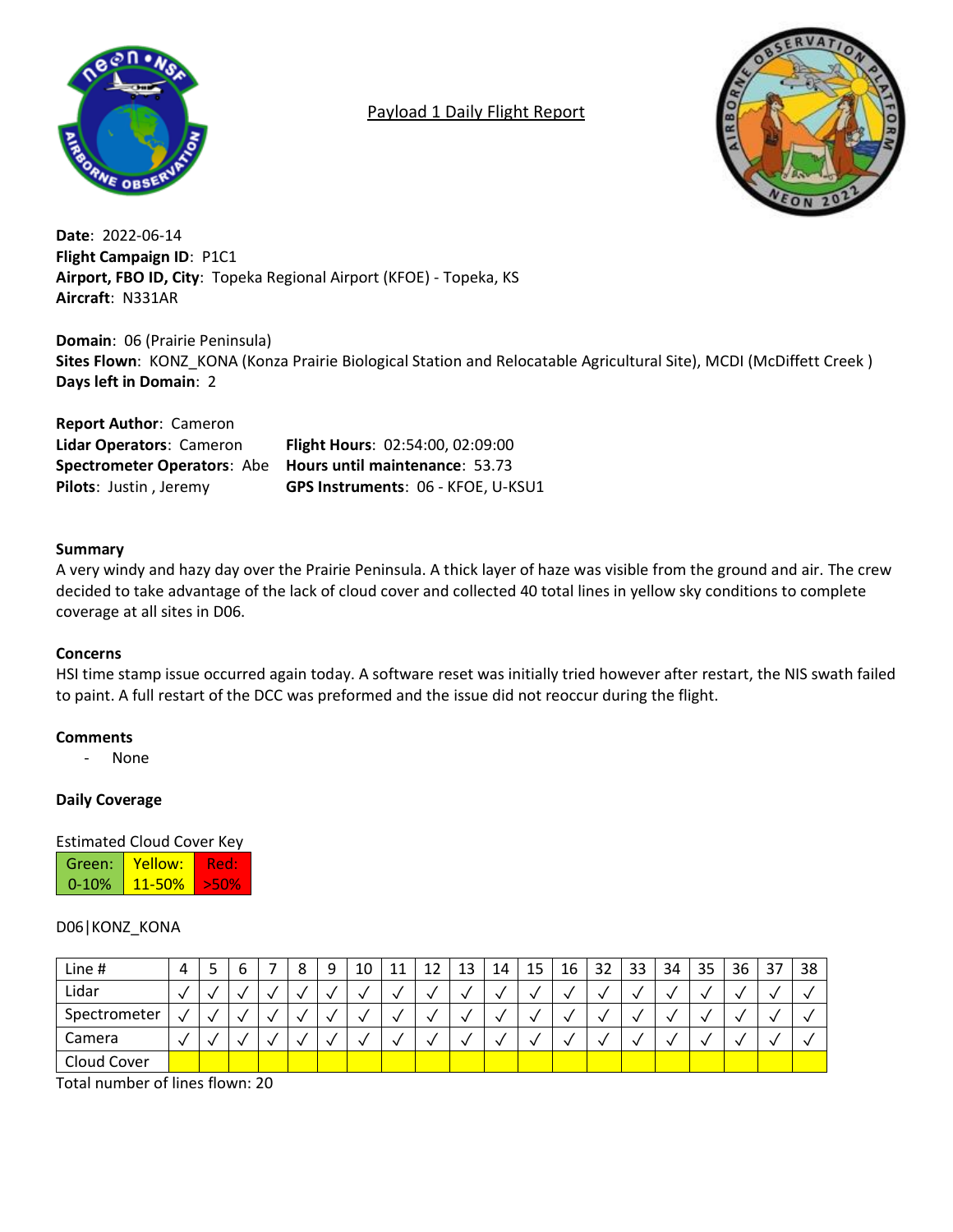## D06|MCDI

| Line #       | ▵ | ٮ | ر | ь | 8 | 9 | 10 | 11 | 12 | 13 | 14 | 15 | 16 | 18 | 19 | 20 |
|--------------|---|---|---|---|---|---|----|----|----|----|----|----|----|----|----|----|
| Lidar        |   |   |   |   |   | ↘ |    |    |    |    |    |    |    |    |    |    |
| Spectrometer |   |   |   |   |   | 丷 |    |    |    |    |    |    |    |    |    |    |
| Camera       |   |   |   |   |   |   |    |    |    |    |    |    |    |    |    |    |
| Cloud Cover  |   |   |   |   |   |   |    |    |    |    |    |    |    |    |    |    |

Total number of lines flown: 19

# **Flight Screenshots:**

Lidar (KONZ\_KONA) NIS (KONZ\_KONA)



## **Lidar (MCDI)**





# **NIS (MCDI)**



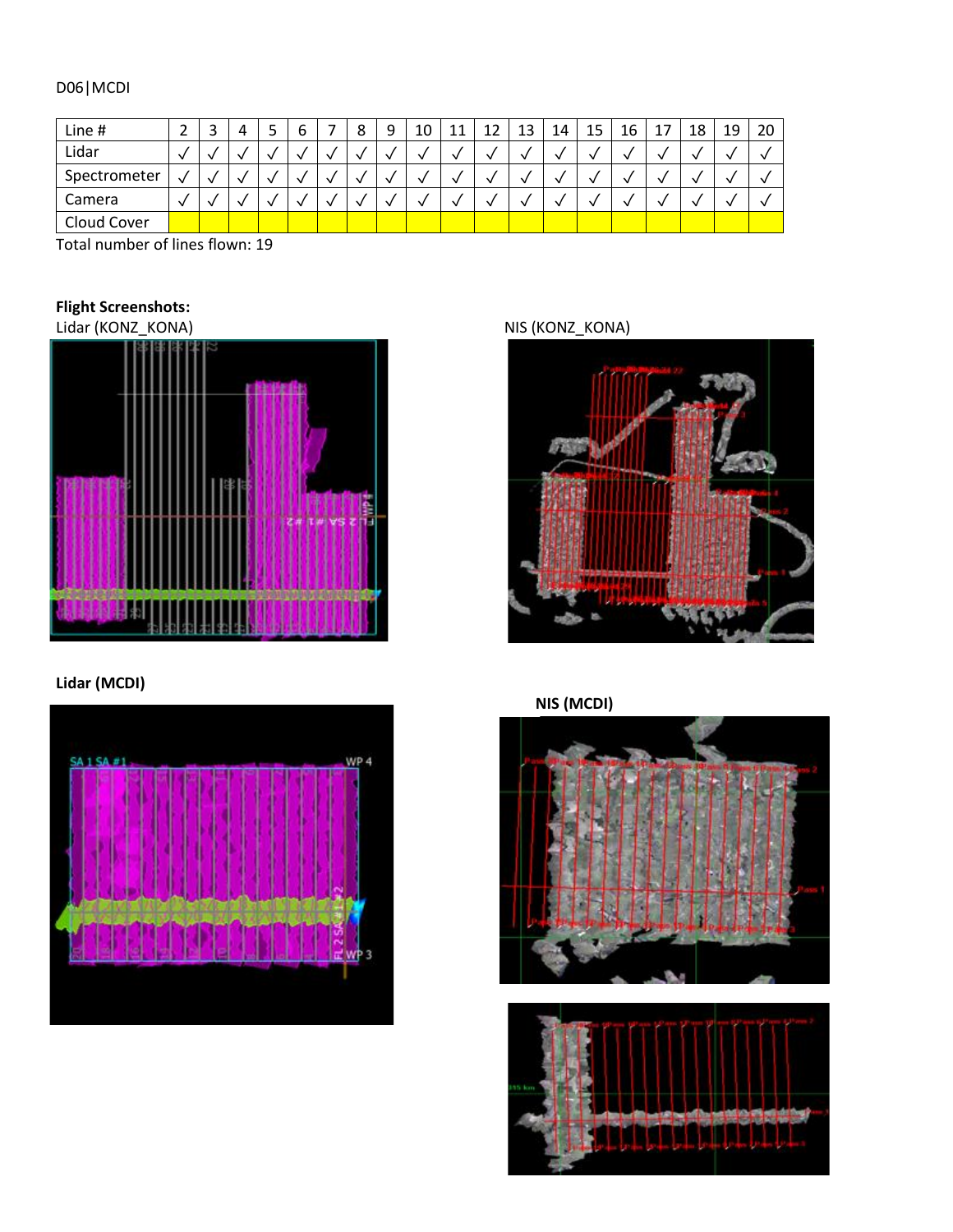### **Pictures**



A hazy day over KONZ\_KONA

## **Cumulative Domain Coverage**

D06|KONZ\_KONA (Konza Prairie Biological Station and Relocatable Agricultural Site)

<u>1 | 2 | 3 | 4 | 5 | 6 | 7 | 8 | 9 | 10 | 11 | 12 | 13 | 14 | 15 | 16 | 17 | 18 | 19 | 20</u>

| 1                  |                              |    | 4  | ς  | 6  |    | 8  | 9  | 10 |    | 12 | 13 | 14 | 15 | 16 | 17 | 187 | 19 |  |
|--------------------|------------------------------|----|----|----|----|----|----|----|----|----|----|----|----|----|----|----|-----|----|--|
|                    | 22                           | 23 | 24 | 25 | 26 | 27 | 28 | 29 | 30 | 31 | 32 | 33 | 34 | 35 | 36 | 37 | 38  |    |  |
| Flown: 97% (37/38) |                              |    |    |    |    |    |    |    |    |    |    |    |    |    |    |    |     |    |  |
|                    | Green: 21% (8/38)            |    |    |    |    |    |    |    |    |    |    |    |    |    |    |    |     |    |  |
|                    | Yellow: 76% (29/38)          |    |    |    |    |    |    |    |    |    |    |    |    |    |    |    |     |    |  |
| Red: 0% (0/38)     |                              |    |    |    |    |    |    |    |    |    |    |    |    |    |    |    |     |    |  |
|                    |                              |    |    |    |    |    |    |    |    |    |    |    |    |    |    |    |     |    |  |
|                    | D06   MCDI (McDiffett Creek) |    |    |    |    |    |    |    |    |    |    |    |    |    |    |    |     |    |  |

Flown: 95% (19/20) Green: 0% (0/20) Yellow: 95% (19/20) Red: 0% (0/20)

D06|N06A (D06 Nominal Runway )

1 Flown: 100% (1/1) Green: 0% (0/1) Yellow: 0% (0/1) Red: 100% (1/1)

D06|UKFS (University of Kansas Field Station )

|                    | 3                | Δ, | <b>The Second Service</b> | b   | - | R. | $\overline{Q}$ | 10 | 11 | 12<br>-- | 13' | 14 | 15 | 16 | 18 | 19 | 20 |  |
|--------------------|------------------|----|---------------------------|-----|---|----|----------------|----|----|----------|-----|----|----|----|----|----|----|--|
|                    | 23               | 74 | Е                         | 26' |   |    |                |    |    |          |     |    |    |    |    |    |    |  |
| Flown: 96% (25/26) |                  |    |                           |     |   |    |                |    |    |          |     |    |    |    |    |    |    |  |
|                    | Green: 0% (0/26) |    |                           |     |   |    |                |    |    |          |     |    |    |    |    |    |    |  |
| Yellow: 0% (0/26)  |                  |    |                           |     |   |    |                |    |    |          |     |    |    |    |    |    |    |  |
|                    | Red: 96% (25/26) |    |                           |     |   |    |                |    |    |          |     |    |    |    |    |    |    |  |
|                    |                  |    |                           |     |   |    |                |    |    |          |     |    |    |    |    |    |    |  |